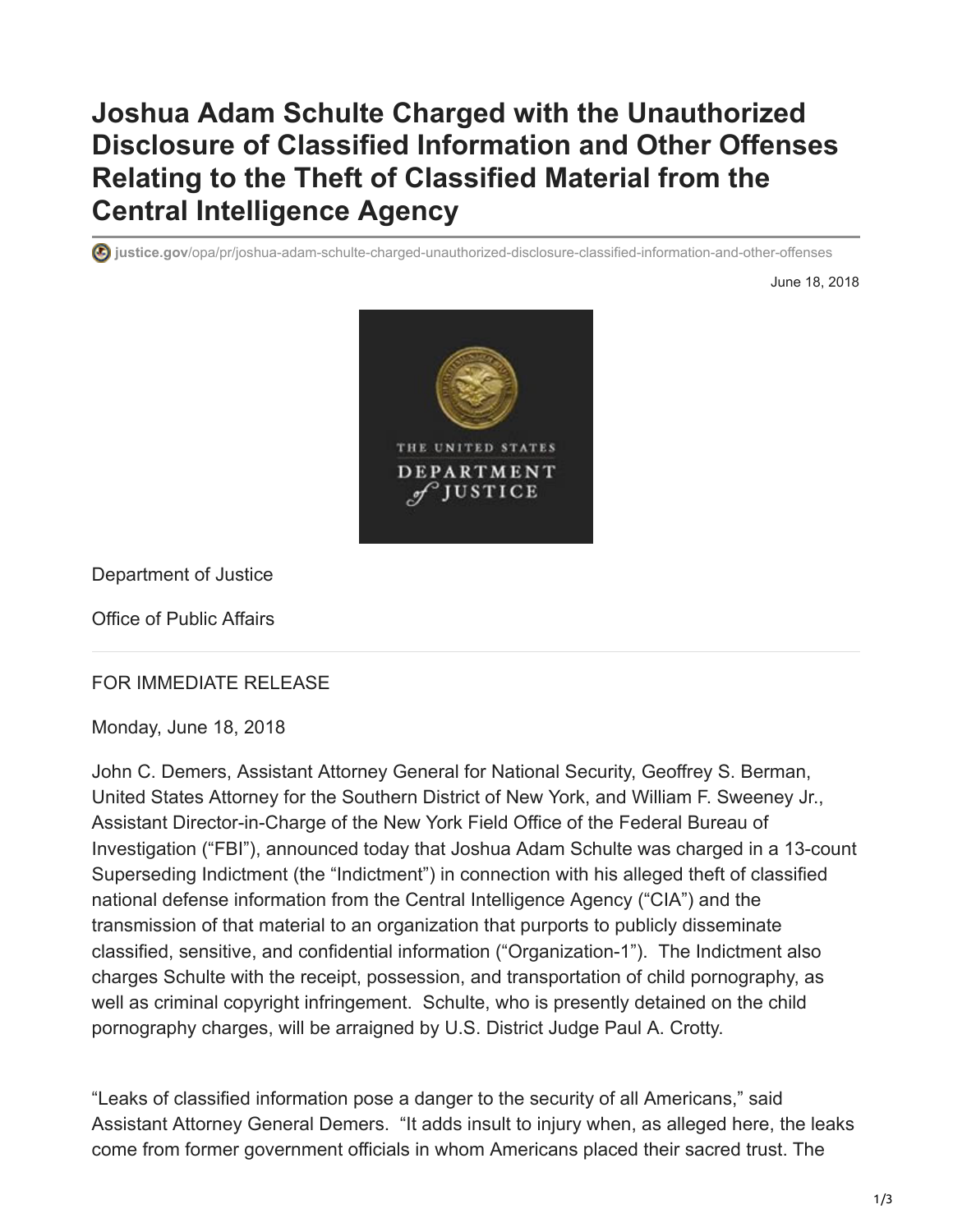National Security Division, alongside our partners in the Intelligence Community, will not waver in our commitment to pursue and hold accountable these officials, and I commend all those at the Department of Justice and the FBI who have worked diligently to investigate this matter and bring these charges."

"Joshua Schulte, a former employee of the CIA, allegedly used his access at the agency to transmit classified material to an outside organization," said Manhattan U.S. Attorney Geoffrey S. Berman. "During the course of this investigation, federal agents also discovered alleged child pornography in Schulte's New York City residence. We and our law enforcement partners are committed to protecting national security information and ensuring that those trusted to handle it honor their important responsibilities. Unlawful disclosure of classified intelligence can pose a grave threat to our national security, potentially endangering the safety of Americans."

"As alleged, Schulte utterly betrayed this nation and downright violated his victims. As an employee of the CIA, Schulte took an oath to protect this country, but he blatantly endangered it by the transmission of Classified Information." said Assistant Director-in-Charge William F. Sweeney, Jr. "To further endanger those around him, Schulte allegedly received, possessed, and transmitted thousands of child pornographic photos and videos. In an effort to protect this nation against crimes such as these, the FBI's Counterintelligence Division in New York will continue to keep our mission at the forefront of our investigations in protecting the American public."

According to the Indictment, other court filings, and statements made during court proceedings:

On March 7, 2017, Organization-1 released on the Internet classified national defense material belonging to the CIA (the "Classified Information"). In 2016, Schulte, who was then employed by the CIA, stole the Classified Information from a computer network at the CIA and later transmitted it to Organization-1. Schulte also intentionally caused damage without authorization to a CIA computer system by granting himself unauthorized access to the system, deleting records of his activities, and denying others access to the system. Schulte subsequently made material false statements to FBI agents concerning his conduct at the CIA.

Schulte was previously arrested on August 24, 2017, on charges relating to his receipt, possession, and transportation of approximately ten thousand images and videos of child pornography. In March 2017, members of the FBI had searched Schulte's residence in New York, New York, pursuant to a search warrant and recovered, among other things, multiple computers, servers, and other portable electronic storage devices, including Schulte's personal desktop computer (the "Personal Computer"). On the Personal Computer, FBI agents found an encrypted container (the "Encrypted Container"), which held over 10,000 images and videos of child pornography. The Encrypted Container with the child pornography files was identified by FBI computer scientists beneath three layers of password